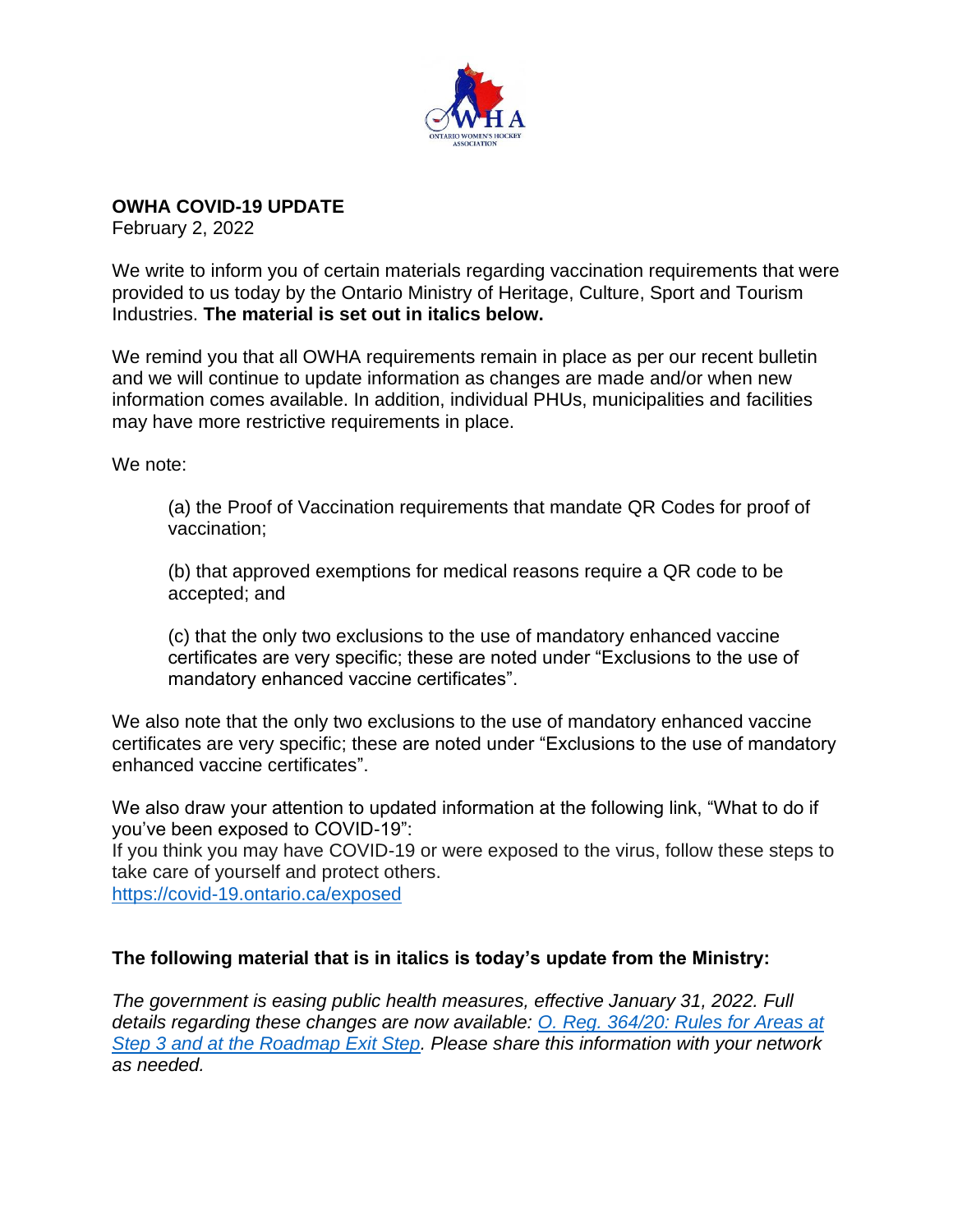*To protect Ontario's progress in the fight against COVID-19 the government is taking further actions, including:* 

- *[rapidly accelerating its booster dose rollout](https://news.ontario.ca/en/release/1001352/all-ontarians-18-eligible-for-covid-19-booster-appointments-at-three-month-interval)*
- *[applying additional public health measures, and enhancing proof of vaccination](https://news.ontario.ca/en/release/1001366/ontario-further-strengthening-response-to-omicron)  [requirements.](https://news.ontario.ca/en/release/1001366/ontario-further-strengthening-response-to-omicron)*

*At this time, I am pleased to share updated guidance for the Proof of COVID-19 Vaccination program.* 

# *Mandatory proof of vaccination requirements*

*Proof of vaccination requirements at select [businesses and organizations](https://covid-19.ontario.ca/proof-covid-19-vaccination) continue to apply beyond January 31, 2022. Review [O. Reg. 364/20: Rules for Areas at Step 3 and](https://www.ontario.ca/laws/regulation/200364)  [at the Roadmap Exit Step](https://www.ontario.ca/laws/regulation/200364) to determine if your business requires mandatory proof of vaccination for patrons to enter.*

*[Effective January 4, 2022,](https://news.ontario.ca/en/release/1001327/ontario-taking-action-to-protect-against-omicron-variant) it is mandatory to use the enhanced vaccine certificate with QR code to gain access to settings that require proof of vaccination.*

*Individuals can download their enhanced certificate by visiting [https://covid-](https://covid-19.ontario.ca/get-proof/)[19.ontario.ca/get-proof](https://covid-19.ontario.ca/get-proof/) and can present a digital or printed paper copy of their QR code. Individuals will continue to need to show identification that matches their name and date of birth to their certificate.*

*In addition, businesses are also required to verify the certificate using the free [Verify](https://covid-19.ontario.ca/verify)  [Ontario app.](https://covid-19.ontario.ca/verify) Note that businesses and organizations no longer need to collect information for case and contact management.*

# *Exclusions to the use of mandatory enhanced vaccine certificates*

*There are two exclusions to the use of mandatory enhanced vaccination certificates in Ontario:* 

- *Nine First Nations communities, and*
- *International visitors to Ontario who do not have a scannable QR code.*

*Community Members of nine First Nations can continue to use their original paper or electronic proof of vaccination along with identification where proof of vaccination is required. This exclusion reflects the Province's commitment to respecting Indigenous data sovereignty and decisions made by these communities.* 

*Visitors to Ontario from outside of Canada who do not have a QR code that can be scanned by the Verify Ontario app must show their international vaccine receipts for visual verification of their proof of vaccination along with a valid non-Canadian passport or valid NEXUS card as ID.* 

*Businesses and organizations should visually confirm:*